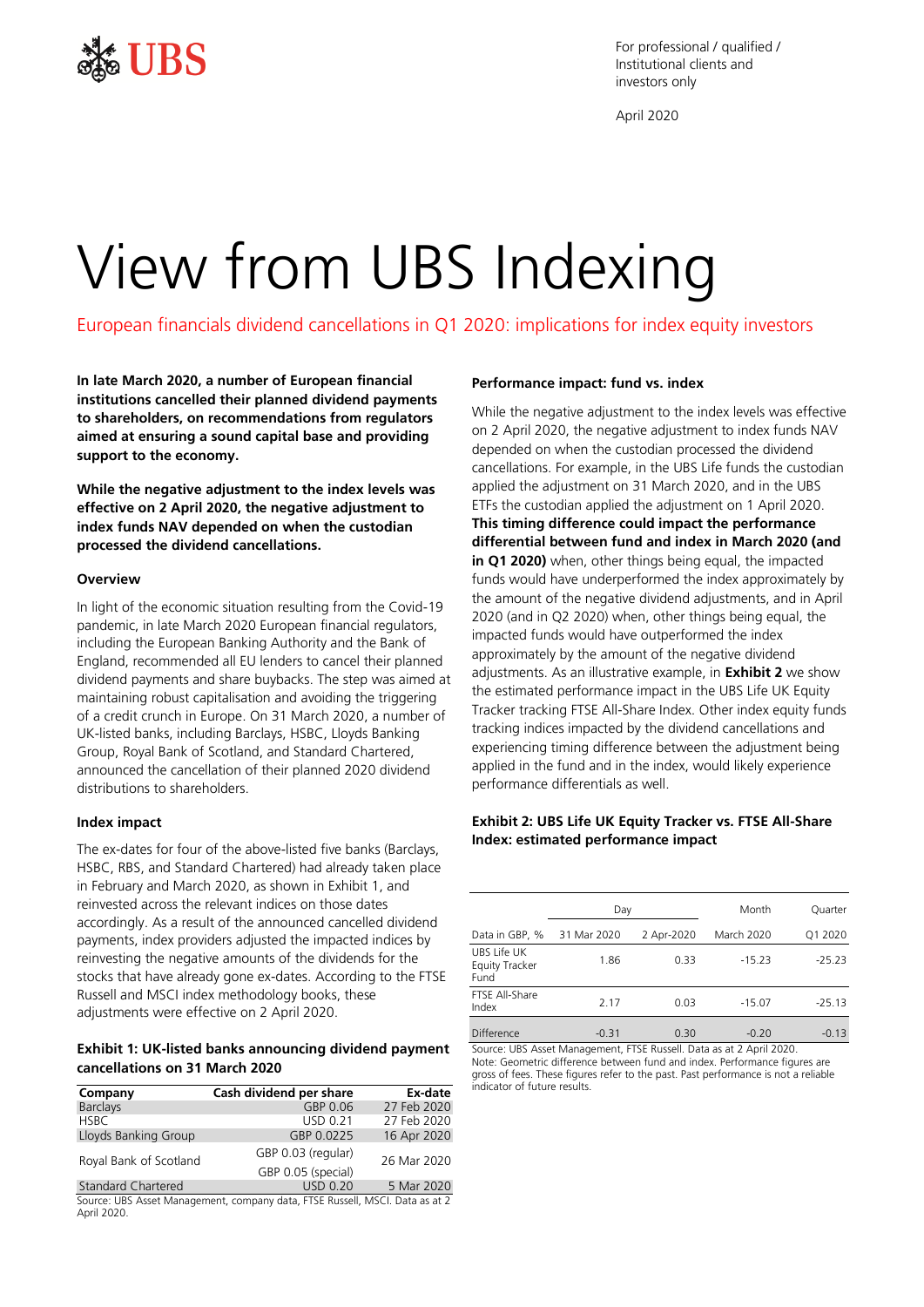## **UBS Indexing experience**

(data as at 31 December 2019)<sup>1</sup>

- Over 35 years' indexing experience, USD 383 billion AUM, tracking over 150 indices.
- Over 20 years' experience in managing European index equity with AUM of over USD 80 billion tracking dedicated Europe equity indices.
- Big enough to benefit from economies of scale, but not too big to face liquidity constraints when trading for index changes.
- Extensive experience and expertise in customising index and rules-based portfolios: more than 50% of our index equity book of business by AUM has a degree of customisation.
- Building upon the experience of the broader UBS Asset Management: experience in all operational aspects of implementing corporate events in clients' portfolios.

 $\overline{\phantom{a}}$ 

<sup>1</sup> Source: UBS Asset Management. Data as at 31 December 2019.